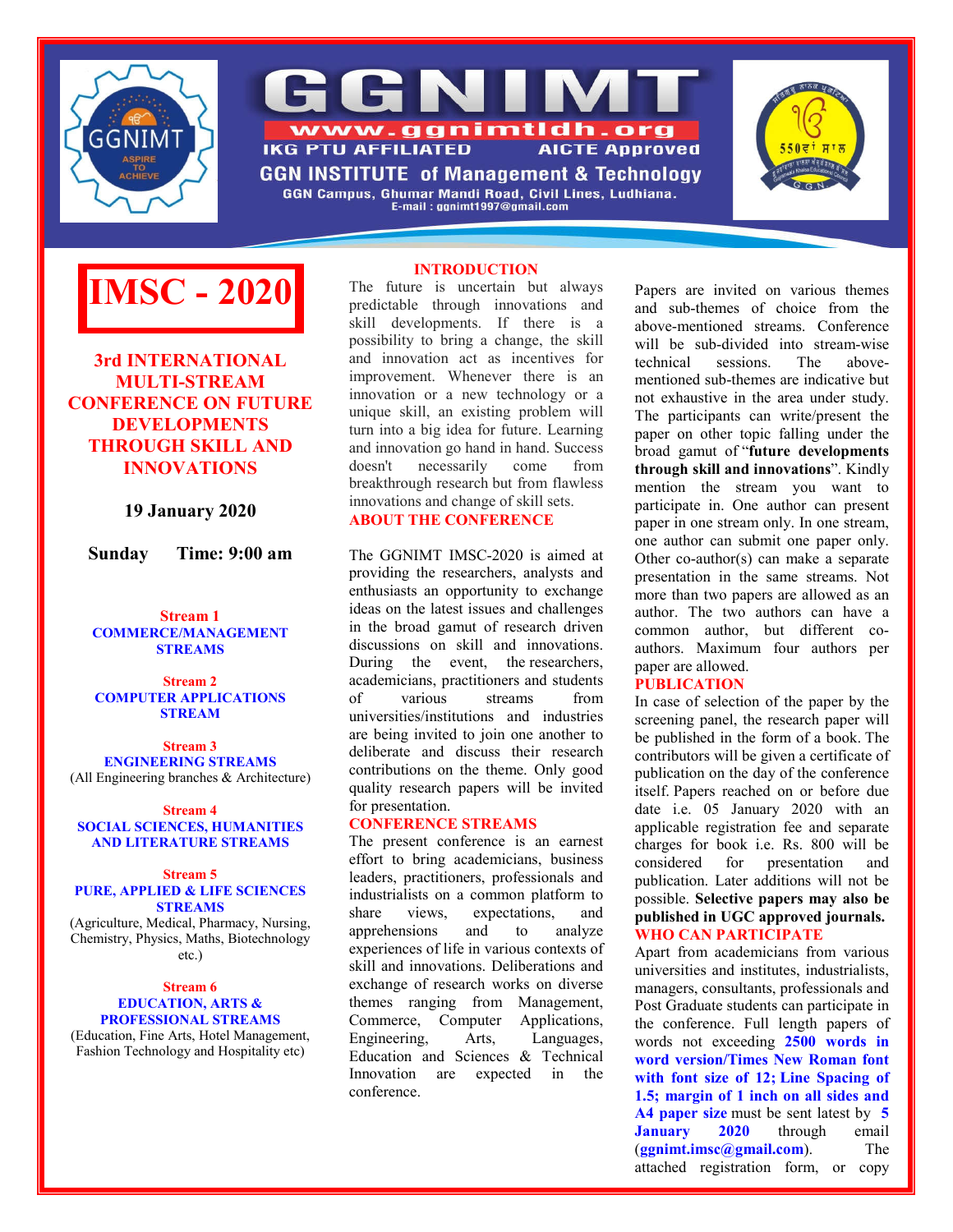thereof, duly filled in may be sent to the Conference Coordinator along with the necessary registration fee. Those who are interested in accommodation for overnight stay before and/or after the seminar must contact well in advance. Stay arrangements in nearby hotels will be made at reasonable rates on payment.

## **TO WHOM TO CONTACT**

For all inquiries related to the said conference, you may please contact Dr. Harpreet Singh (+91-9872681111). However, the delegates should prefer Email: **ggnimt.imsc@gmail.com** for all queries.

## **PAYMENT DETAILS**

Payments should be made through cash at office or by demand draft in favour of "**GGN Institute of Management & Technology, Ludhiana**" payable at Ludhiana. Authors' registration fee includes entry to technical sessions,

tea/coffee at scheduled breaks, lunch on the day of conference etc.

## **The cost of the book will be extra i.e. INR 800.00**

**Only those papers will be included in the books which are received on or before 05 January 2020 along with the requisite fee.**

In case of multi-author papers, all the delegates will have to get registered separately. Certificates will be awarded to registered participants only. Alternatively, candidates can register for the conference by making the online payment as per the details mentioned below:

The contributors will send both the Registration Form and the scanned copy of proof of payment in the same email.

| <b>Account Name</b> | Director, Guiranwala Guru Nanak<br>Institute of Management<br>&<br>Technology         |
|---------------------|---------------------------------------------------------------------------------------|
| Account No.         | 6921000063627                                                                         |
| <b>Bank Name</b>    | Punjab & Sind Bank, near Khalsa<br>College For Women, Civil Lines<br>Branch, Ludhiana |
| Branch Code         | L0692                                                                                 |
| <b>IFSC Code</b>    | PSIB0000692                                                                           |
| <b>MICR Code</b>    | 141023010                                                                             |
| <b>SWIFT Code</b>   | PBIBNBB011                                                                            |

## **GUIDELINES FOR CONTRIBUTORS Aims and scope**

Manuscripts will be accepted for publication with the understanding that the content has not been published or submitted for publication elsewhere. The editor reserves the right to refuse any material for presentation/publication

and advises that authors should retain copies of submitted manuscript.

Copyright of published articles will be held by the organizers of the conference. No limitation will be placed on the personal freedom of authors to copy or to use the content in subsequent works. After publication, authors will receive a copy of the book in which their article appears. Only selective papers will be included in the book, provided they are received before **05 January 2020**.

## **Submission of manuscripts**

Spelling should follow either USA or British conventions and must be consistent throughout the manuscript. **Title Page**

The cover page of the manuscript should include the title of the article, the authors' names, their affiliations, addresses, phone and e-mail addresses; the author to whom correspondence is to be sent should be clearly identified. No mention of authors' names should be made in the body of the paper, except where appropriate in citations and references.

#### **Second Page**

The title should be short (12 words maximum), informative and contain the major keywords. The second page should repeat the title and include a 100 - 150-word abstract.

#### **Tables and figures**

Tables and figures should be numbered consecutively in separate sequences. Each figure/table should have a selfexplanatory title; desired location of each figure/table should be noted in the text. Numbering of tables and figures should be in Arabic numerals (e.g., 1, 2, 3) and be consistently cited between text and legend. All line diagrams and photographs are termed 'Figures'. Subheads should be kept concise, and the levels should be clearly differentiated. Footnotes should be used sparingly, and should not be used for citing references.

Autobiographical note (max. 100 words): Authors are requested to supply – on a separate page – details including their full name, highest qualification, current position and name of their organization along with major interest areas.

## **References**

Kindly use standard formats of citing references. Harvard System is recommended for use. The Literature reviewed if any, should be in chronological order.

### **Plagiarism Policy**

The term "plagiarism" can be simply defined as the unauthorized copying of written set of information, results/outcomes/findings or literary state-of-art. So while representing or discussing the outcomes, facts & figures or information, which is result of intellect of someone else, the original source/resource should be acknowledged thereof and should be cited appropriately. In no circumstances, the organizing institute and the publishers/editors publishing the book/conference proceedings will be held responsible for the legal or any other consequences of plagiarism report and the author will be solely responsible for the same. The authors are advised to avoid plagiarism. The authors will be responsible for any violation of copyrights etc.

## **Contact us**

**GGN INSTITUTE OF MANAGEMENT & TECHNOLOGY**

Ghumar Mandi Road, Civil Lines, Ludhiana-141001, Punjab, (India)

E-Mail ID- ggnimt.imsc@gmail.com Phone Number – +91 9872681111 **For any query, kindly contact through email –** ggnimt.imsc@gmail.com

| <b>TYPE OF PARTICIPATION</b>                                                                                                      | <b>REGISTRATION</b><br>FEE |
|-----------------------------------------------------------------------------------------------------------------------------------|----------------------------|
| Academicians/Research Scholars<br>(Those who are reading out)<br>papers)                                                          | <b>INR 800.00</b>          |
| Academicians (Those who are<br>not reading out papers, but<br>attending only. They will get<br>Certificate of Participation only) | INR 600.00                 |
| Academicians from various<br>institutions of GKEC                                                                                 | <b>INR 500.00</b>          |
| P.G. Students                                                                                                                     | <b>INR 500.00</b>          |
| Foreign Delegates/ Participants                                                                                                   | <b>USD 50</b>              |
| <b>Industry Delegates</b>                                                                                                         | <b>INR 800.00</b>          |

### **HOW TO REACH US**

*GGN-IMT* is easily accessible as it is located near main bus stand of the district Ludhiana, Punjab (India). It is well connected by rail and road; having short distance from bus stand i.e. 0.2 km from Ludhiana bus stand. Those, who wish to visit *GGN-IMT* can take a flight upto Delhi or Chandigarh or Amritsar and then take a train or road route to Ludhiana.